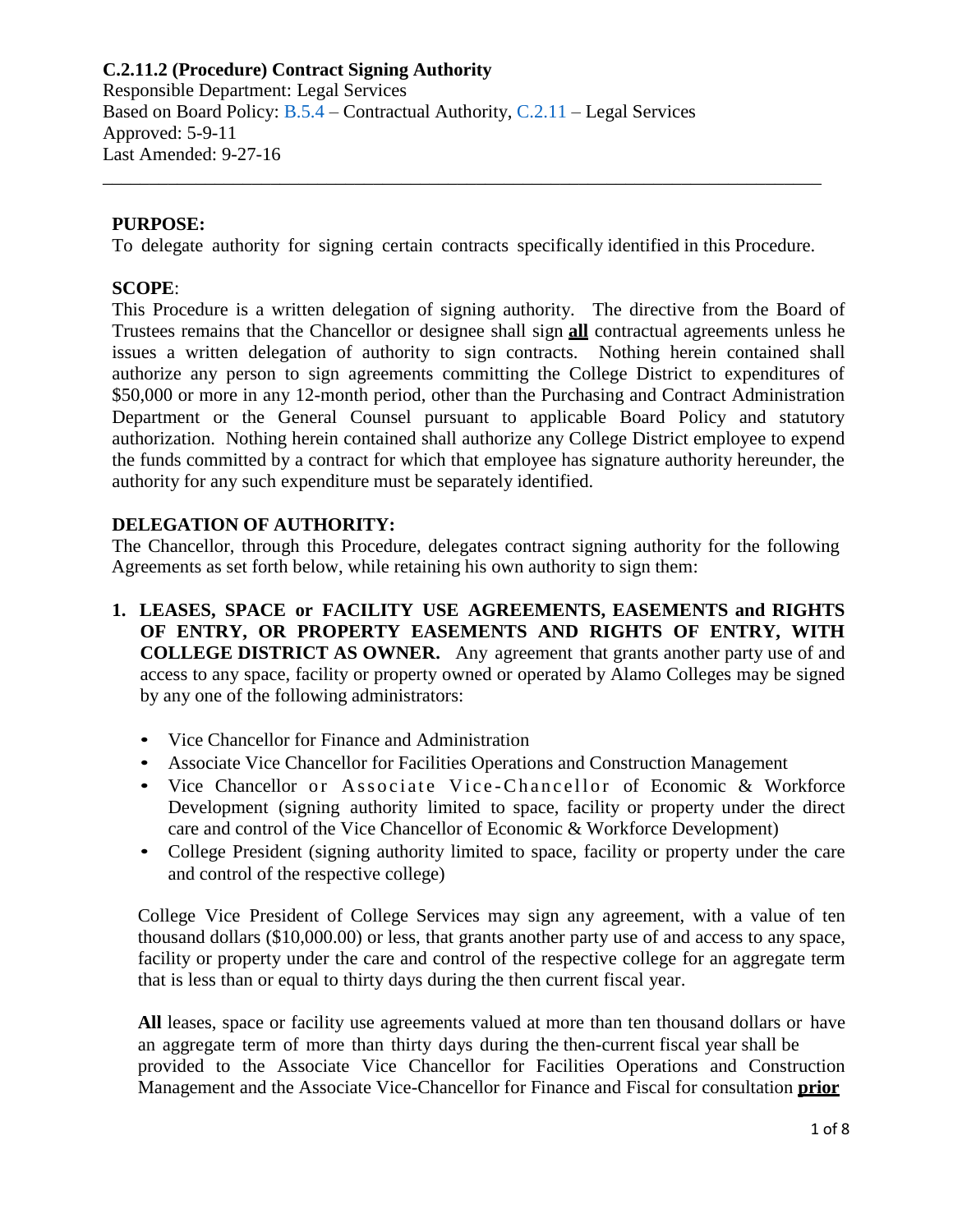### **C.2.11.2 (Procedure) Contract Signing Authority** Responsible Department: Legal Services Based on Board Policy: [B.5.4](https://www.alamo.edu/siteassets/district/about-us/leadership/board-of-trustees/policies-pdfs/section-b/b.5.4-policy.pdf) – Contractual Authority, [C.2.11](https://www.alamo.edu/siteassets/district/about-us/leadership/board-of-trustees/policies-pdfs/section-c/c.2.11-policy.pdf) – Legal Services Approved: 5-9-11 Last Amended: 9-27-16 \_\_\_\_\_\_\_\_\_\_\_\_\_\_\_\_\_\_\_\_\_\_\_\_\_\_\_\_\_\_\_\_\_\_\_\_\_\_\_\_\_\_\_\_\_\_\_\_\_\_\_\_\_\_\_\_\_\_\_\_\_\_\_\_\_\_\_\_\_\_\_\_\_\_\_\_\_

to signing. The Associate Vice Chancellor for Facilities Operations and Construction Management shall have the authority to sign permissions for third parties to install equipment on small portions of College District property, whether characterized as easements, leases, licenses or otherwise (*e.g*., cell towers, cable system equipment, etc.), provided that such uses do not displace instructional uses and the College President or Vice Chancellor with responsibility for the installation location is first notified, for adequate consideration payable to the College District, as well as liability releases required by contractors for necessary maintenance.

**Legal review and approval is required prior to signing, except for Facility Use Agreements executed on an unmodified College District current standard form of agreement, including monthly scheduling exhibits to annually executed Recurring Intermittent Facility Use Agreements, but excluding Facility Use Agreements involving political office holders, political events, use fee waivers or the serving of alcohol.**

- **2. SIMPLE DUAL CREDIT AGREEMENTS.** Simple Dual Credit agreements with secondary educational institutions, including, without limitation, dual credit agreements between the College District and school districts or home-schooling parents, Gateway to College Agreements, Alamo Academy Agreements, and TECHPREP Agreements, but excluding early college high schools, must be signed by BOTH the:
	- Vice Chancellor or Associate Vice Chancellor of Academic Success
	- College President with administrative and fiscal responsibility and oversight over the agreement (signing authority limited to respective college).

**Initial legal review and approval of the form of agreement to be used is required prior to first use, but the form of agreement, once legally approved, may be repeatedly executed without individual legal approval.**

**3. EARLY COLLEGE HIGH SCHOOL AGREEMENTS.** Early College High School agreements are specifically excluded from the dual credit delegation of authority stated herein and **must** be signed by the Chancellor as well as by the College President with administrative and fiscal responsibility and oversight over the agreement (signing authority limited to respective college).

## **Legal review and approval is required prior to signing.**

**4. AFFILIATION AGREEMENTS.** Affiliation agreements for practical workplace training/education, including, without limitation, the allied health, nursing, dental, veterinary, mortuary science, culinary arts, early childhood studies programs, drug/alcohol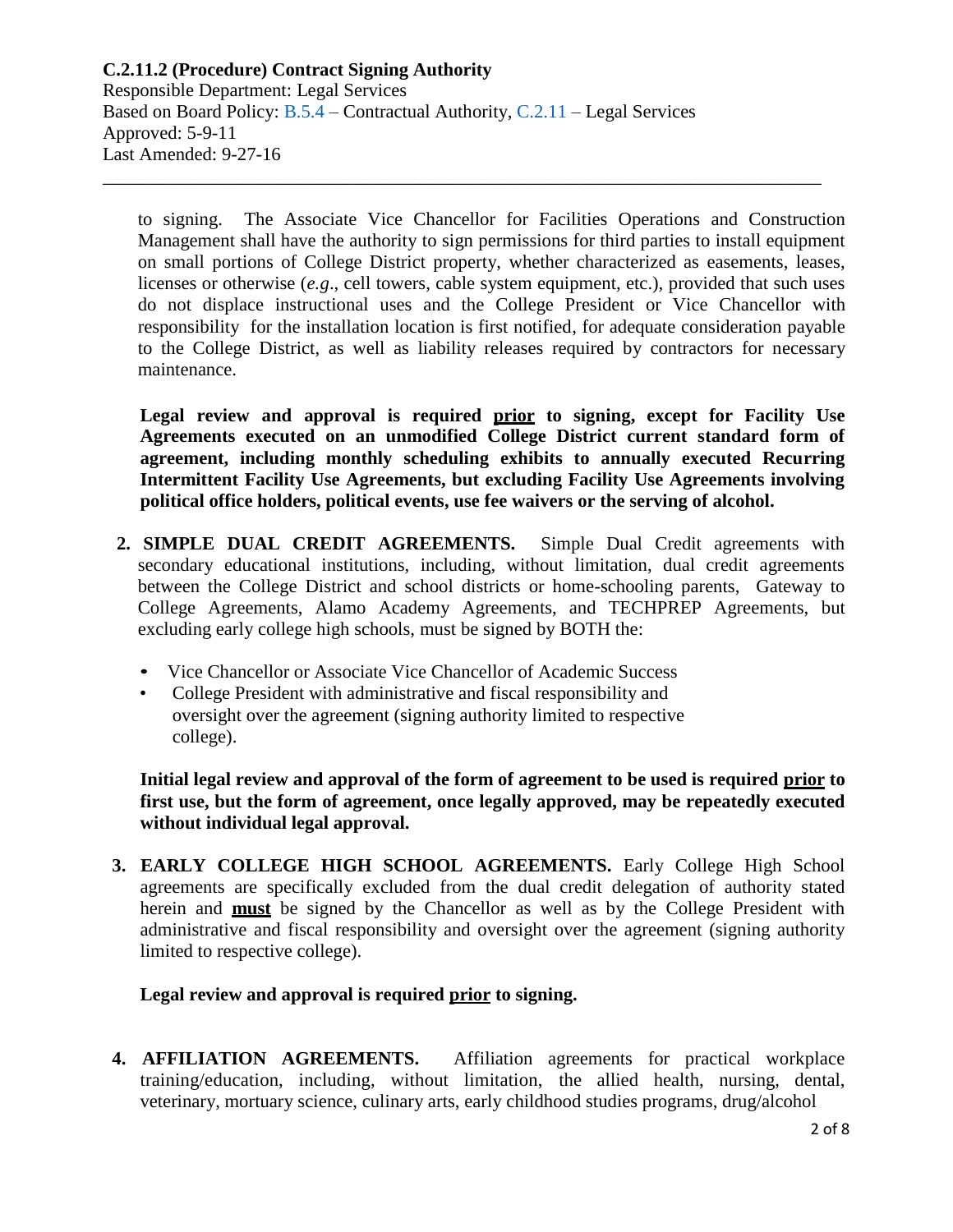Responsible Department: Legal Services Based on Board Policy: [B.5.4](https://www.alamo.edu/siteassets/district/about-us/leadership/board-of-trustees/policies-pdfs/section-b/b.5.4-policy.pdf) – Contractual Authority, [C.2.11](https://www.alamo.edu/siteassets/district/about-us/leadership/board-of-trustees/policies-pdfs/section-c/c.2.11-policy.pdf) – Legal Services Approved: 5-9-11 Last Amended: 9-27-16

abuse programs, and programs for American sign language and interpreter training, may be signed by the College President (signing authority limited to courses/credit provided by respective college).

\_\_\_\_\_\_\_\_\_\_\_\_\_\_\_\_\_\_\_\_\_\_\_\_\_\_\_\_\_\_\_\_\_\_\_\_\_\_\_\_\_\_\_\_\_\_\_\_\_\_\_\_\_\_\_\_\_\_\_\_\_\_\_\_\_\_\_\_\_\_\_\_\_\_\_\_\_

### **Legal review and approval is NOT required prior to signing provided that unamended current ACCD Forms are used.**

- **5. AGREEMENTS WITH K-12 EDUCATIONAL INSTITUTIONS.** All agreements with K-12 educational institutions and organizations, excluding  $du$  al credit Agreements, including, without limitation, College Connection Agreements and Agreements concerning Head Start programs, must be signed by BOTH of the following administrators:
	- Vice Chancellor for Student Success
	- College President with administrative and fiscal responsibility and oversight over the agreement (signing authority limited to respective college).

### **Legal review and approval is required prior to signing.**

- **6. GRANT AWARD, SUBAWARD AND ADMINISTRATION AGREEMENTS AND SUBAGREEMENTS.** All Grant Award and Administration Agreements and Subagreements will be signed by the Chancellor or his designee if the grant is awarded district-wide. If the grant awarded is college-specific or workforce-specific, and if the granting agency does not require the chief officer (*i.e*., the Chancellor) to sign, then such agreements may be signed by one of the following administrators who will have administrative and fiscal responsibility and oversight over the grant and/or subagreement:
	- Vice Chancellor with administrative and fiscal responsibility and oversight over the grant
	- Associate Vice Chancellor for Facilities Operation and Construction Management (limited to facilities-related grants)
	- College President (signing authority limited to respective college)

**Note:** *Applications* for grants are not covered by this delegation and will be signed by the Vice Chancellor, Associate Vice Chancellor or College President who will have fiscal responsibility and oversight over the grant if it is subsequently awarded.

**Legal review and approval is required prior to signing of all grant administration agreements and subagreements, and they must be pre-approved by the Office of Grants Accounting (does not apply to grant** *applications***).**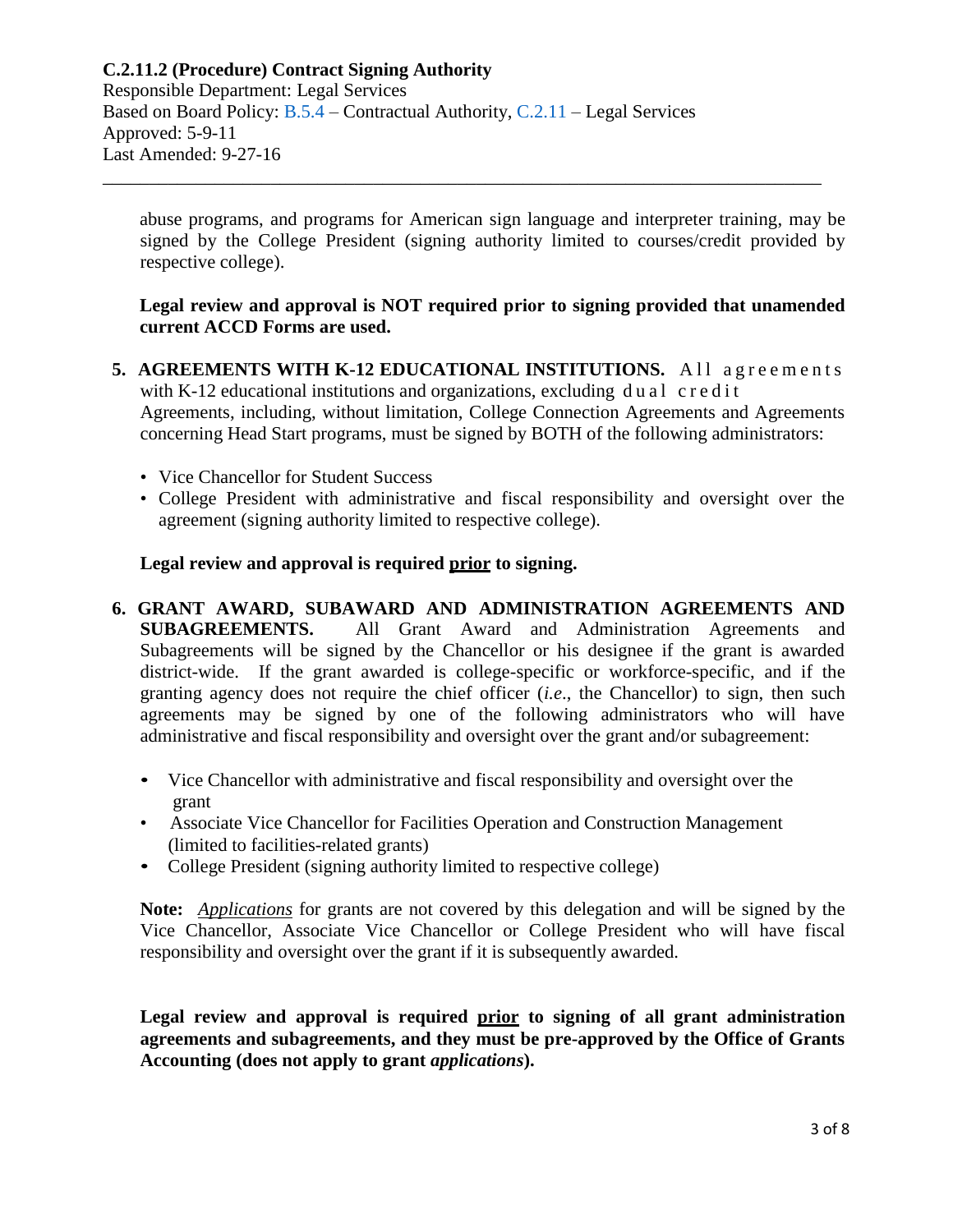Based on Board Policy: [B.5.4](https://www.alamo.edu/siteassets/district/about-us/leadership/board-of-trustees/policies-pdfs/section-b/b.5.4-policy.pdf) – Contractual Authority, [C.2.11](https://www.alamo.edu/siteassets/district/about-us/leadership/board-of-trustees/policies-pdfs/section-c/c.2.11-policy.pdf) – Legal Services Approved: 5-9-11 Last Amended: 9-27-16

**7. LICENSING AGREEMENTS.** All agreements whereby the College District licenses the intellectual property of others (*e.g*. software and databases) may be signed by one of the following administrators:

\_\_\_\_\_\_\_\_\_\_\_\_\_\_\_\_\_\_\_\_\_\_\_\_\_\_\_\_\_\_\_\_\_\_\_\_\_\_\_\_\_\_\_\_\_\_\_\_\_\_\_\_\_\_\_\_\_\_\_\_\_\_\_\_\_\_\_\_\_\_\_\_\_\_\_\_\_

- District Director for Purchasing and Contract Administration
- Assistant Director for Purchasing and Contract Administration

## **Legal review and approval is required prior to signing.**

**8. INTELLECTUAL PROPERTY AGREEMENTS.** All Agreements licensing or clarifying rival claims of ownership in College District intellectual property will be signed by the Chancellor.

# **Legal review and approval is required prior to signing.**

- **9. VENDOR TRANSACTION AGREEMENTS**. All Vendor Transaction Agreements for the purchase of goods and services, including licenses to use the intellectual property of others and agreements contracting for the delivery of professional services to the College District, may be signed by one of the following administrators:
	- District Director for Purchasing and Contract Administration
	- Assistant Director for Purchasing and Contract Administration

# **Legal review and approval is required prior to signing.**

- **10. INTERGOVERNMENTAL AGREEMENTS.** All intergovernmental agreements, excluding Agreements with Colleges and secondary educational institutions referenced elsewhere herein, will be signed by the Chancellor or, in lieu of the Chancellor, may be signed by one of the following administrators:
	- Vice Chancellor with administrative and fiscal responsibility and oversight over the agreement
	- College President with administrative and fiscal responsibility and oversight over the agreement (signing authority limited to respective college).

# **Legal review and approval is required prior to signing.**

**11. COURSE HOSTING AND TRANSCRIPTING AGREEMENTS.** All course hosting and transcripting agreements may be signed by the College President (signing authority limited to courses/credit provided by respective college).

## **Legal review and approval is not required prior to signing.**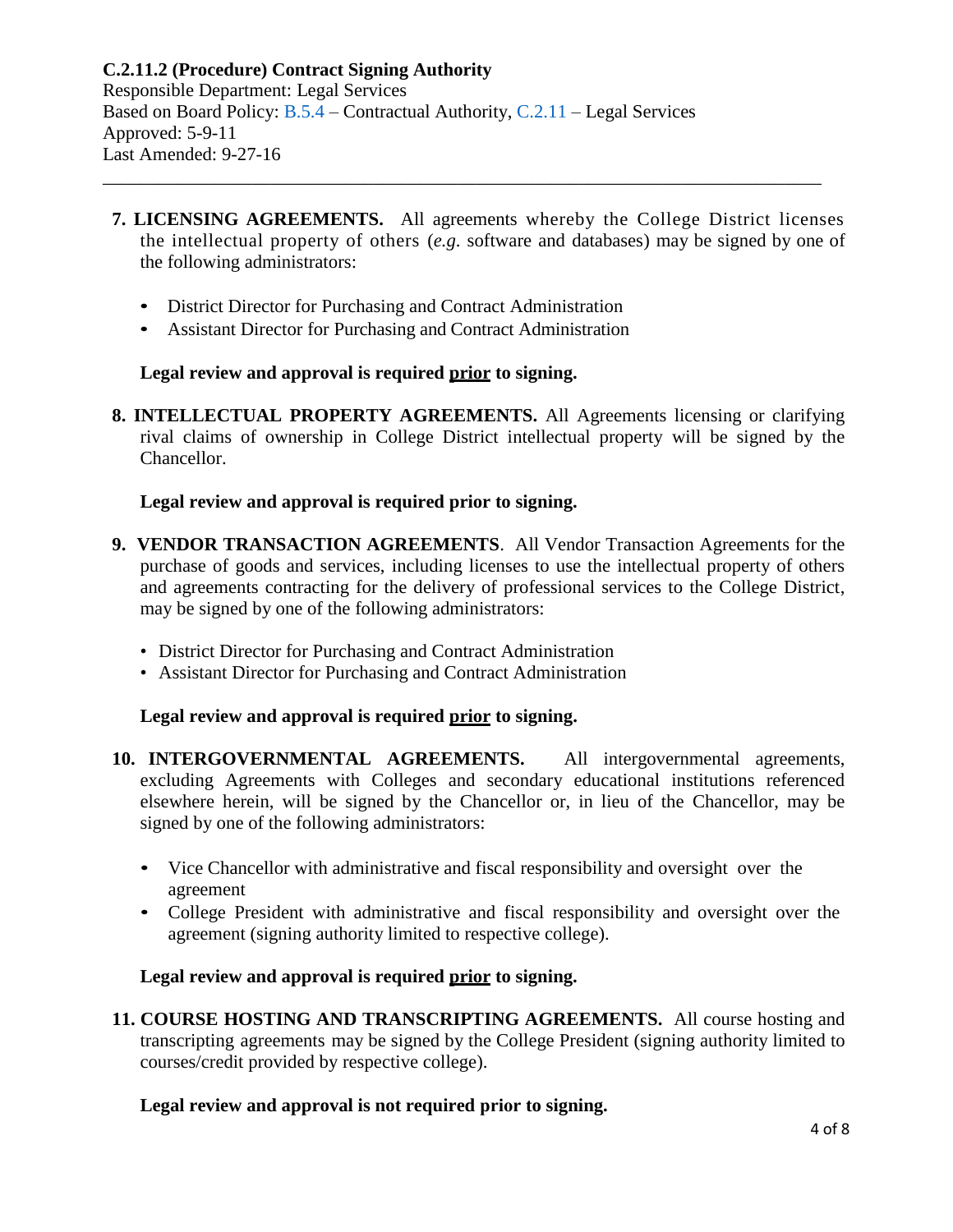**12. AGREEMENTS WITH COLLEGES.** All Agreements with colleges, including, without limitation, articulation, matriculation and course credit transfer agreements, but excluding course hosting and transcription agreements and grant or research related Agreement, must be co-signed by the Vice Chancellor of Academic Success and by the President of each College to which it is to apply, even if the agreement is District-wide.

### **Legal review and approval is required prior to signing.**

- **13. CONSTRUCTION AGREEMENTS.** All Agreements for the development or construction of improvements to realty, including those incident to public-private partnerships or the cooperative improvement of College District realty by other governmental units, including all change orders, and any agreements incident to the implementation of Board-approved facilityrelated projects, including, without limitation, realty plats, may be signed by any one of the following administrators:
	- Vice Chancellor for Finance and Administration
	- Associate Vice Chancellor for Facilities Operations and Construction Management
	- District Director for Purchasing and Contract Administration
	- Assistant District Director for Purchasing and Contract Administration

#### **Legal review and approval is required prior to signing.**

**14. INTERNATIONAL AGREEMENTS.** International Agreements, including, without limitation, for cooperation and student or faculty exchange, must be signed by the Chancellor or Deputy Chancellor.

**Legal review is not required for International Agreements limited to cooperation, faculty exchange and student exchange without material change from forms that have received the prior approval of the OLS**. **Any other international agreements, including any which call for the District to conduct educational programs outside the United States require the prior approval of OLS.**

- **15. EDUCATIONAL SERVICE AGREEMENTS**. Educational Services Agreements may be signed by any one of the following administrators:
	- Vice Chancellor or Associate Vice-Chancellor for Workforce Development (limited to Corporate College) or responsible College President.

**Legal review and approval is not required prior to signing provided that the College**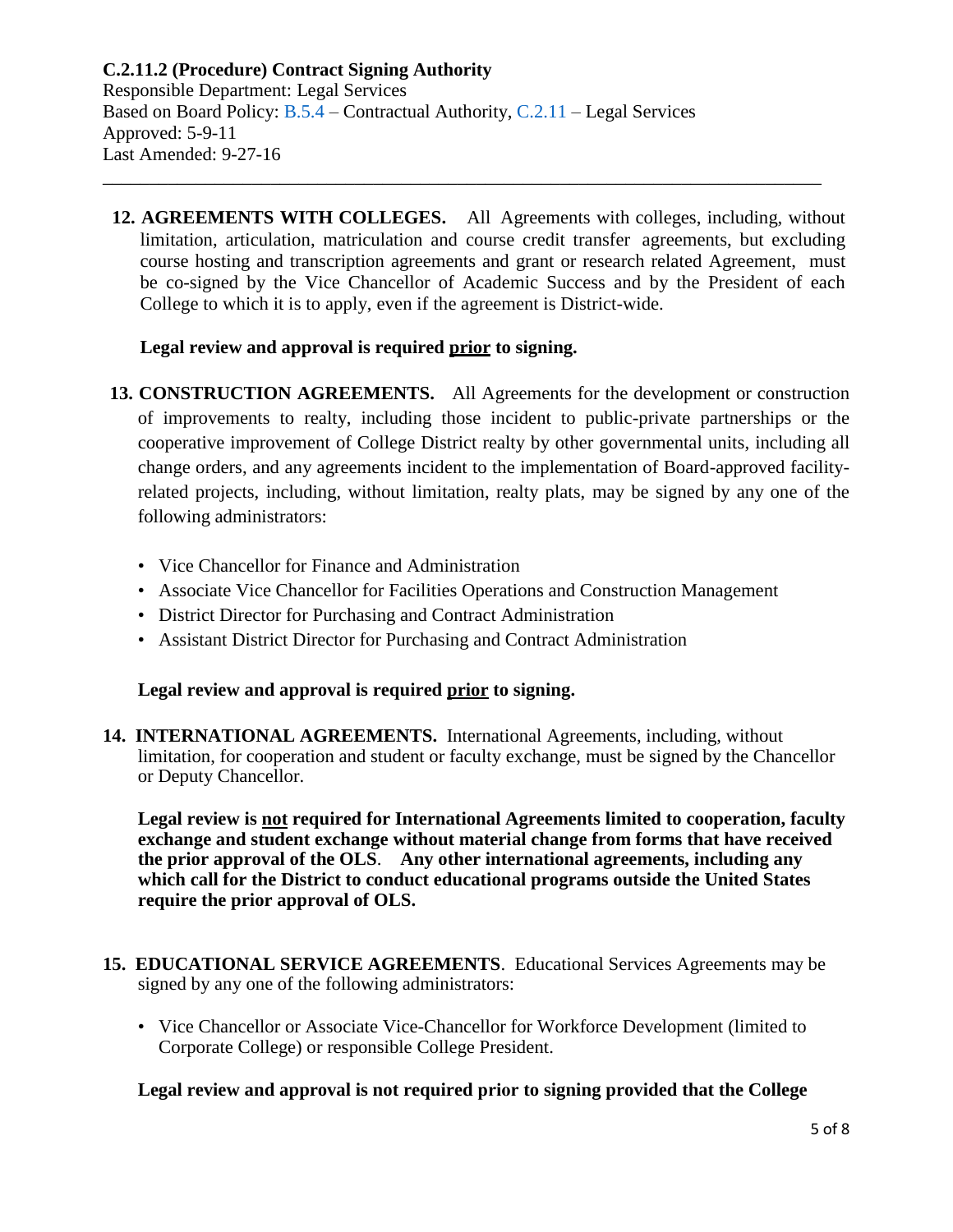Responsible Department: Legal Services Based on Board Policy: [B.5.4](https://www.alamo.edu/siteassets/district/about-us/leadership/board-of-trustees/policies-pdfs/section-b/b.5.4-policy.pdf) – Contractual Authority, [C.2.11](https://www.alamo.edu/siteassets/district/about-us/leadership/board-of-trustees/policies-pdfs/section-c/c.2.11-policy.pdf) – Legal Services Approved: 5-9-11 Last Amended: 9-27-16

#### **District is the services provider in the Agreement rather than subcontracting for educational services from another, and that unamended current ACCD Forms are used.**

**16. ACADEMIC RESEARCH AGREEMENTS**. All Academic Research Agreements may be signed by both of the following administrators:

\_\_\_\_\_\_\_\_\_\_\_\_\_\_\_\_\_\_\_\_\_\_\_\_\_\_\_\_\_\_\_\_\_\_\_\_\_\_\_\_\_\_\_\_\_\_\_\_\_\_\_\_\_\_\_\_\_\_\_\_\_\_\_\_\_\_\_\_\_\_\_\_\_\_\_\_\_

- Vice Chancellor for Academic Success; and
- College President with administrative and fiscal responsibility and oversight over the agreement (signing authority limited to respective college)

#### **Legal review and approval is required prior to signing and the Agreement must be preapproved by the Office of Grants Accounting.**

- **17. AGREEMENTS FOR THE ACQUISITION OF REAL PROPERTY**. All Agreements for the purchase or lease as tenant of improved or unimproved real property may be signed by any one of the following administrators:
	- Vice Chancellor for Finance and Administration
	- Associate Vice Chancellor for Facilities Operations and Construction Management
	- District Director for Purchasing and Contract Administration

#### **Legal review and approval is required prior to signing. Special appraisal sharing requirements may apply.**

- **18. FINANCIAL TRANSACTION AGREEMENTS.** All Agreements in support of treasury, investment or financing transactions, will be signed by the Chancellor or, in lieu of the Chancellor, may be signed by any one of the following administrators:
	- Vice Chancellor for Finance and Administration
	- Associate Vice Chancellor for Finance and Fiscal Affairs
	- District Director for Purchasing and Contract Administration

#### **Legal review and approval is required prior to signing**

- **19. CONTRACTS FOR SALE OF SURPLUS PROPERTY.** All Agreements for the sale of surplus personal or real property by the College District may be signed by any one of the following administrators:
	- Vice Chancellor for Finance and Administration
	- District Director for Purchasing and Contract Administration
	- Assistant District Director for Purchasing and Contract Administration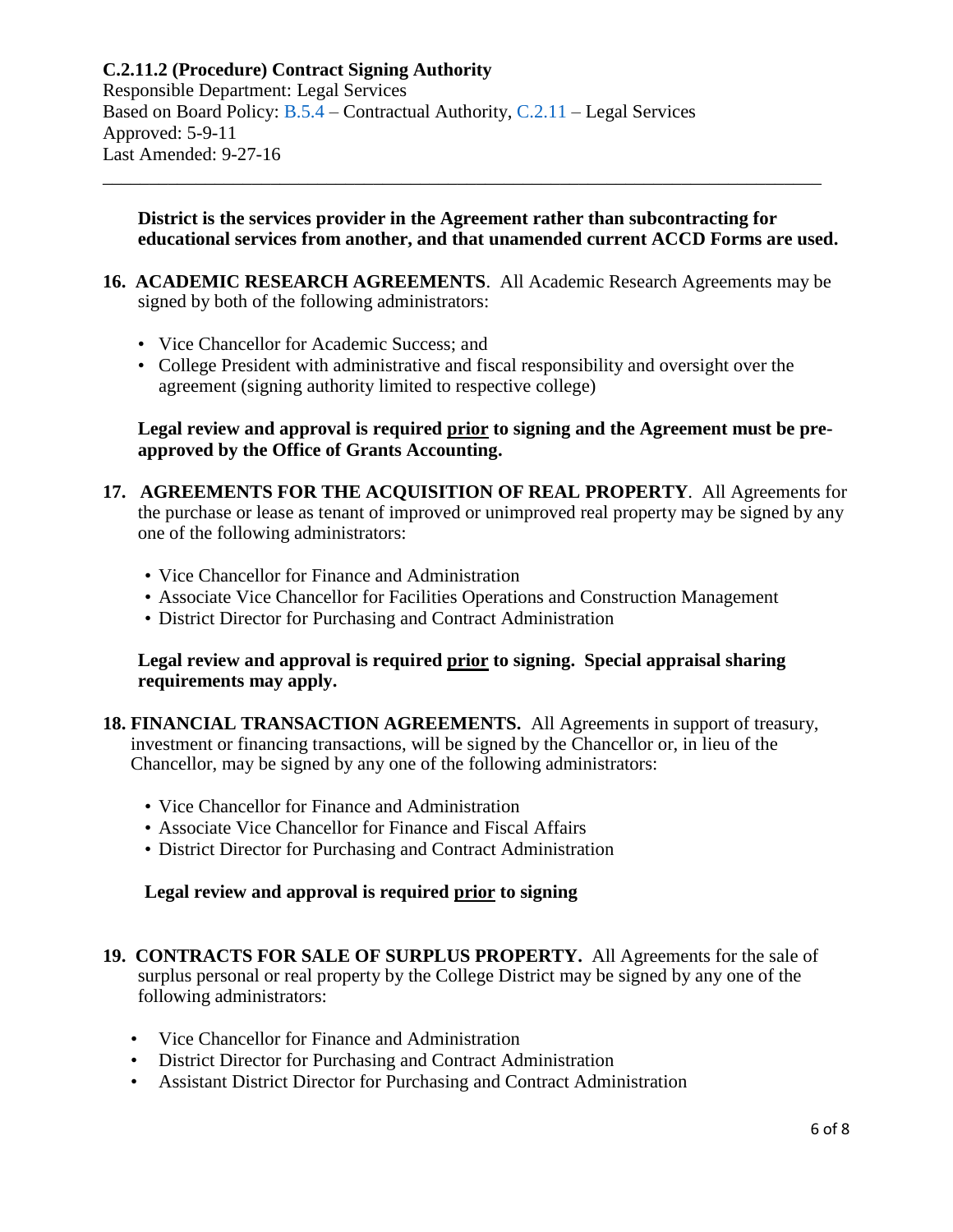Responsible Department: Legal Services Based on Board Policy: [B.5.4](https://www.alamo.edu/siteassets/district/about-us/leadership/board-of-trustees/policies-pdfs/section-b/b.5.4-policy.pdf) – Contractual Authority, [C.2.11](https://www.alamo.edu/siteassets/district/about-us/leadership/board-of-trustees/policies-pdfs/section-c/c.2.11-policy.pdf) – Legal Services Approved: 5-9-11 Last Amended: 9-27-16

#### **Legal review and approval is required prior to signing**

**20. NON-DISCLOSURE AGREEMENTS**. All confidentiality and non-disclosure agreements not appearing as a covenant in an agreement for another purpose specified in this procedure may be signed by any one of the following administrators:

\_\_\_\_\_\_\_\_\_\_\_\_\_\_\_\_\_\_\_\_\_\_\_\_\_\_\_\_\_\_\_\_\_\_\_\_\_\_\_\_\_\_\_\_\_\_\_\_\_\_\_\_\_\_\_\_\_\_\_\_\_\_\_\_\_\_\_\_\_\_\_\_\_\_\_\_\_

- District Director for Purchasing and Contract Administration (signing authority limited to agreements incident to Vendor Transaction Agreements)
- Assistant Director for Purchasing and Contract Administration (signing authority limited to agreements incident to Vendor Transaction Agreements)
- Vice Chancellor with administrative and fiscal responsibility and oversight over the agreement
- College President with administrative and fiscal responsibility and oversight over the agreement (signing authority limited to respective college)
- College Vice President of College Services with administrative and fiscal responsibility and oversight over the agreement (signing authority limited to respective college)

### **Legal review and approval is required prior to signing**

- **21. HOTEL AND/OR CONFERENCE FACILITY AGREEMENTS.** All agreements with hotels, conference facilities or other counterparties involving College-District-sponsored events and requiring a guaranty of rooms to be purchased by others and/or minimum revenue to the counterparty are a special subset of vendor transaction agreements and may be signed by any one of the following administrators:
	- District Director for Purchasing and Contract Administration
	- Assistant Director for Purchasing and Contract Administration
	- Vice Chancellor, Associate Vice Chancellor or Deputy to Chancellor with administrative and fiscal responsibility and oversight over the agreement (signing authority limited to \$10,000 or less)
	- College President with administrative and fiscal responsibility and oversight over the agreement (signing authority limited to respective college and \$10,000 or less)
	- College Vice President of College Services with administrative and fiscal responsibility and oversight over the agreement (signing authority limited to respective college and \$10,000 or less)

#### **Legal review and approval is required prior to signing**

**22. LEGAL COUNSEL RETENTION AGREEMENTS.** Agreements retaining legal counsel shall be signed by the General Counsel or, in his absence, by the Chancellor.